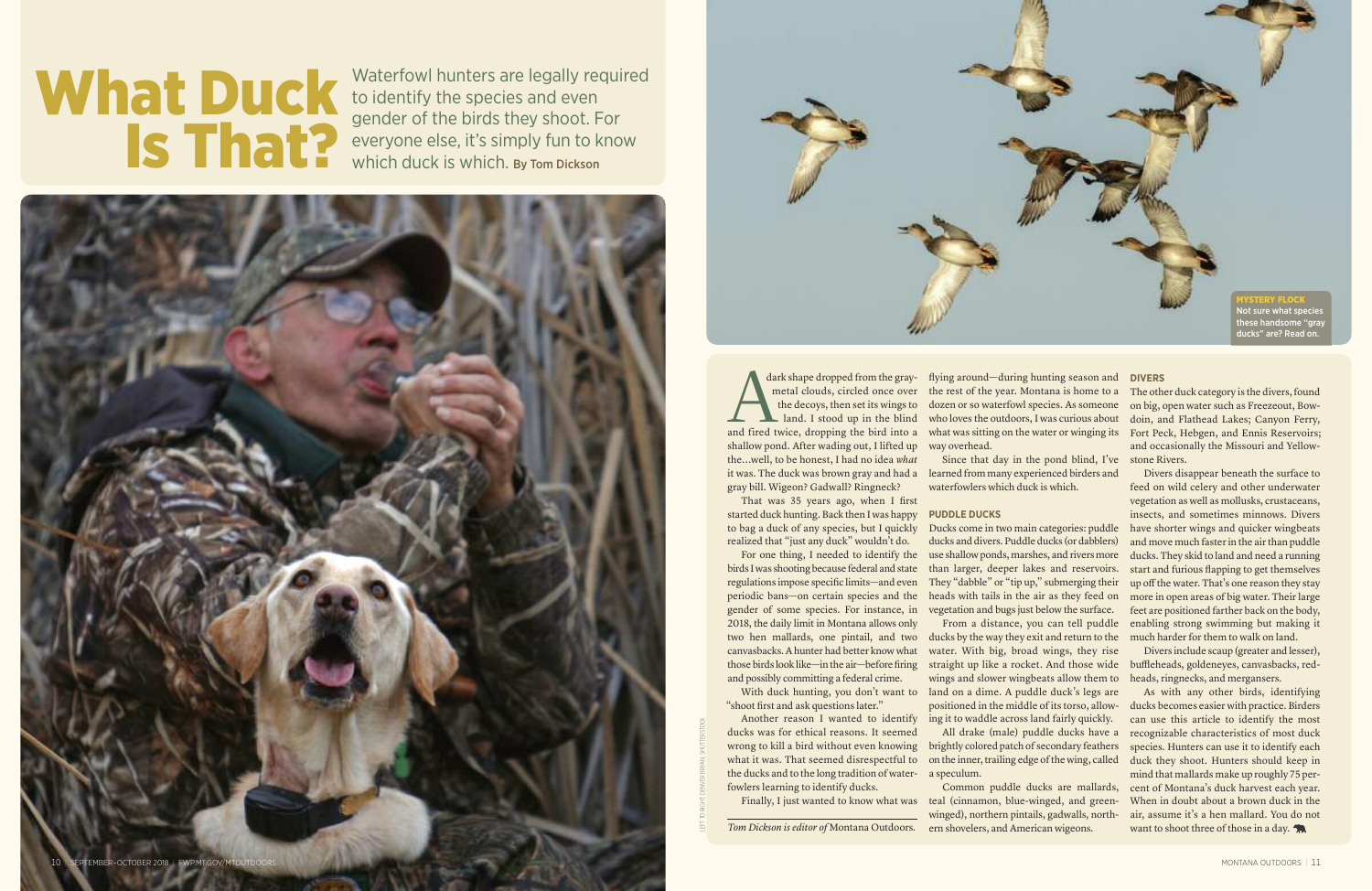

## **Puddle Ducks** (Drakes)

**Gadwall** ("Gray Duck") This midsize duck is brown-gray with a white belly and dark gray bill. Look for the distinctive patch of white, black, and russet on the upper wing. Identified in flight by a dark head and chest.

#### **Northern Shoveler** ("Spoonbill")

This midsize duck has a green head like a mallard's but a white breast, reddish-brown flanks, and distinctively large, spatulalike bill. Identified in flight by its dark head, light chest, and big bill.

#### **Teal**

Three teal species live in Montana. All are small, fast-flying ducks. From left to right: The cinnamon teal is burnt amber colored; the blue-winged teal has a white crescent on either side of its face near the bill; and the green-wing has a dark reddish-brown head with green from the eye to the back of the head. All are identified in flight by small flocks moving low over marshes and rivers, twisting and turning as one unit.



CLOCKWISE FROM TOP LEFT: BRANDON KIESLING; DANNY J. BROWN; GARY KRAMER

CLOCKWISE FROM TOP LEFT: SHUTTERSTOCK; MICHAEL FURTMAN; GARY KRAMER; KEN ARCHER; SHUTTERSTOCK

Note: During the first month or so of the hunting season, young-of-the year drakes of all species sometimes haven't fully developed their classic breeding markings. Examples of these "eclipse" drakes include a young blue-winged teal drake yet to develop his trademark white face crescent or a young mallard showing hardly any green in his head.

#### **Northern Pintail**

This slender, midsize duck has narrow wings, a long neck, and long, dark central tail feathers. The head is chocolate brown, and a white stripe extends up from the light breast to either side of the neck. Identified in flight by the long neck and tail.



This large duck has a distinctive iridescent green head, a white neck ring, and a brown breast. Identified in flight by the dark head, neck ring, light belly, and light underwings.



#### **American Wigeon** ("Baldpate")

This midsize duck has a distinctive white forehead (hence the nickname), a green stripe from the eye to the back of the head, and a russet neck. Identified in flight by its white belly and white forewing.

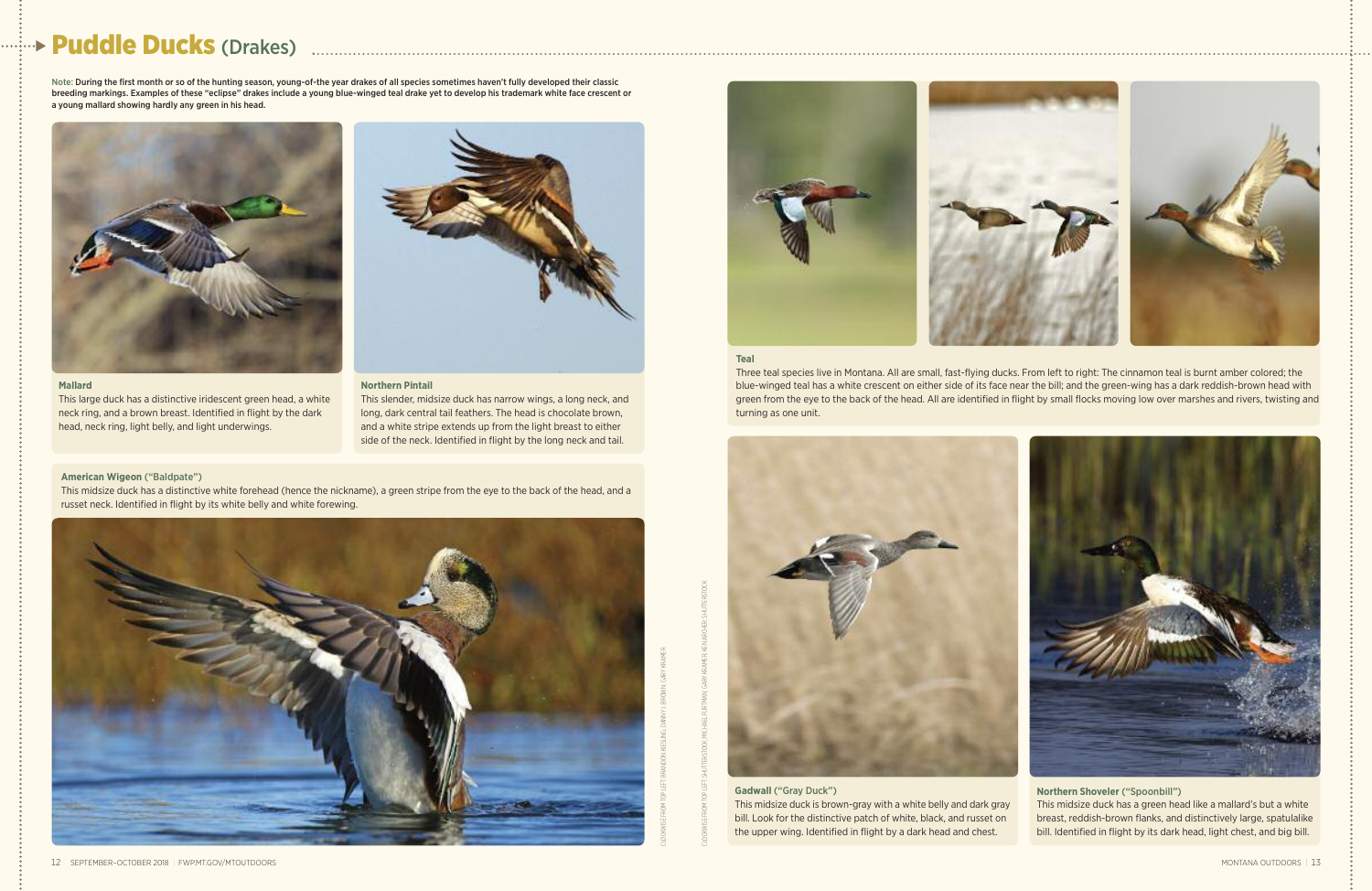## **Diving Ducks** (Drakes)



#### **Goldeneye** ("Whistler")

The two goldeneye species—common and Barrow's—are stocky, midsize ducks with bright white bodies; tall, dark, peaked heads; amber eyes; stubby dark gray bills; and white cheek markings. They are often seen on large rivers in late season. Identified in flight by a bright white belly and chest and distinctive whistling sound made by their rapid wingbeats.

#### **Canvasback** ("Can")

This large duck has red eyes and a pale body, black chest, and distinctive flat forehead that slopes to a black bill. Identified in flight by extensive white on its wings, chest, and back and the large, dark reddish-brown head. Often confused with the redhead.





This midsize duck has a bright, reddish-brown head, blue bill, gray body, and black chest. Difficult to identify in flight. Often confused with the canvasback.



**Ringneck** ("Ringbill") This small duck has a dark, peaked head and a white ring around the front of a blue-gray bill. Difficult to identify in flight.



#### **Scaup** ("Bluebill")

The two scaup species, lesser and greater, look similar. Both species are midsize ducks with a dark head, chest, and rump, with white flanks and undersides, and yellow eyes. Identified in flight by the white wing stripe on the upper wings, bright white belly, and white underwings.



#### **Common Merganser** ("Fish Duck")

Of Montana's three mergansers—common, hooded, and redbreasted—the most frequently seen is the common. This large, long, slender duck has a black back and white chest. The dark green head sports a distinctive pointed, bright red bill. Identified in flight by its straight body and neck and narrow beak.

CLOCKWISE FROM TOP LEFT: CHRIS MCGOWAN; SHUTTERSTOCK; SHUTTERSTOCK;

CLOCKWISE FROM TOP LEFT: SHUTTERSTOCK; SHUTTERSTOCK; KEN ARCHER